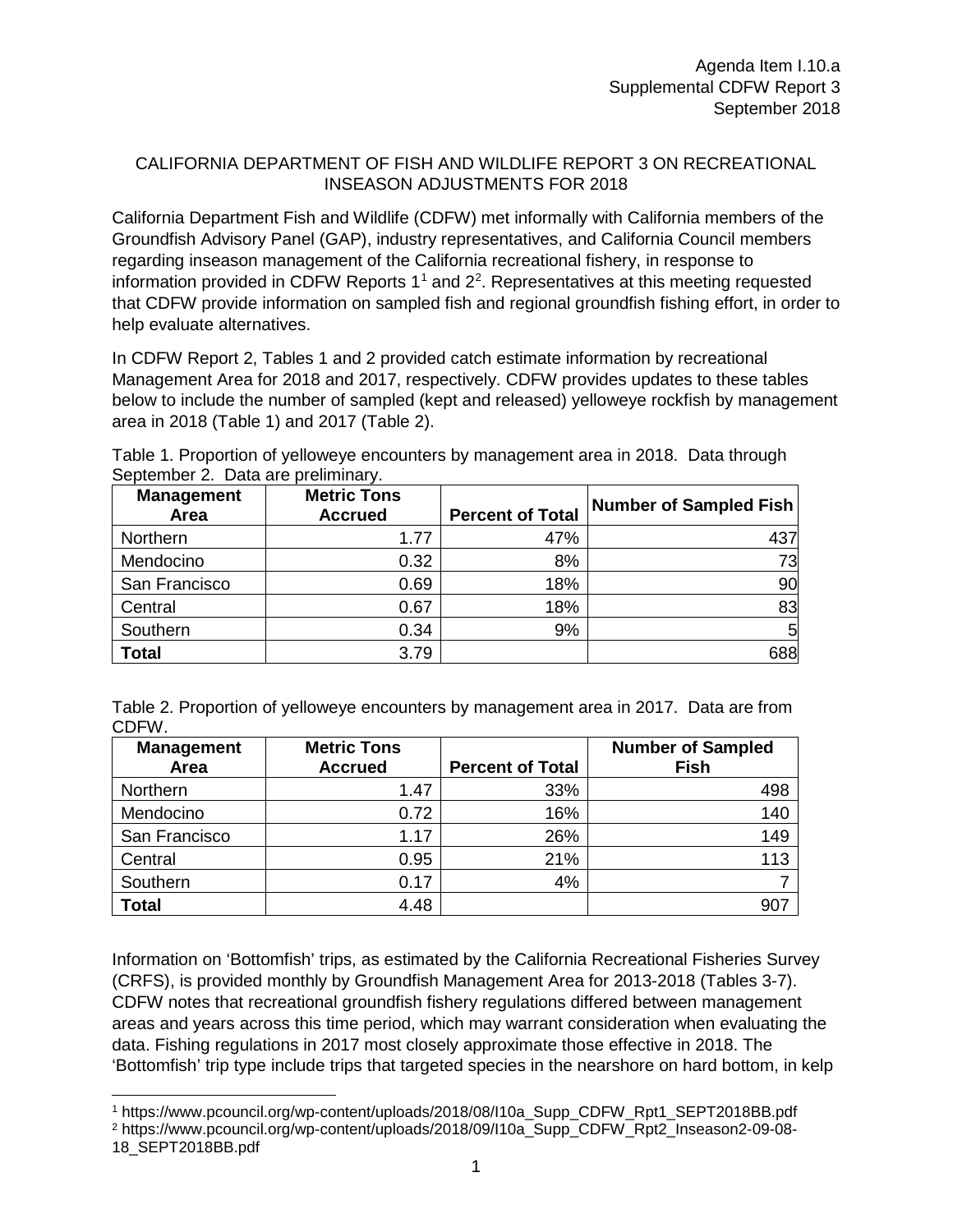beds, and on the shelf or slope on both hard and soft bottom substrates. Bottomfish trips are distinguished in CRFS from other trip types targeting inshore species (e.g., surfperches), coastal pelagic species, highly migratory species, salmon, other anadromous species (sturgeon/striped bass), and invertebrates.

| <b>Month</b> | 2013  | 2014   | 2015   | 2016           | 2017   | 2018  | Average (2013-2017) |
|--------------|-------|--------|--------|----------------|--------|-------|---------------------|
| January      | 508   | 281    | 510    | $\blacksquare$ |        | 134   | 433                 |
| February     | 251   | 376    | 509    | 313            | 253    | 583   | 340                 |
| March        | 2,665 | 400    | 1,120  | 213            | 1,022  | 814   | 1,084               |
| April        | 3,474 | 308    | 106    | 1,750          | 164    | 1,192 | 1,160               |
| May          | 2,455 | 4,116  | 4,924  | 4,345          | 3,643  | 6,348 | 3,897               |
| June         | 3,212 | 4,468  | 10,506 | 11,749         | 5,191  | 5,206 | 7,025               |
| July         | 4,390 | 11,227 | 18,568 | 13,866         | 10,851 |       | 11,781              |
| August       | 8,066 | 8,104  | 18,284 | 11,750         | 7,162  |       | 10,673              |
| September    | 3,436 | 4,374  | 2,931  | 9,080          | 4,136  |       | 4,791               |
| October      | 2,039 | 1,437  | 1,369  | 1,132          | 964    |       | 1,388               |
| November     | 80    | 364    | 224    | 93             | 534    |       | 259                 |
| December     | 595   | 14     |        |                | 2,237  |       | 949                 |

Table 3. Bottomfish Angler Trips by Month and Year for the Northern Management Area from 2013-2018. Data are from CRFS. Data for 2018 are preliminary and incomplete.

Table 4. Bottomfish Angler Trips by Month and Year for the Mendocino Management Area from 2013-2018. Data are from CRFS. Data for 2018 are preliminary and incomplete.

| <b>Month</b> | 2013  | 2014  | 2015  | 2016                     | 2017                     | 2018  | Average (2013-2017) |
|--------------|-------|-------|-------|--------------------------|--------------------------|-------|---------------------|
| January      | 45    | 275   | 228   | $\overline{\phantom{a}}$ | ٠                        | 49    | 183                 |
| February     | 191   | 279   | 94    | $\overline{\phantom{0}}$ | 49                       | -     | 153                 |
| March        | 3,635 | 113   | 98    | 268                      | $\overline{\phantom{a}}$ | 197   | 1,028               |
| April        | 260   | 282   | 199   | 453                      | 156                      | 35    | 270                 |
| May          | 2,030 | 1,993 | 3,647 | 2,029                    | 2,098                    | 2,288 | 2,359               |
| June         | 1,312 | 2,525 | 3,643 | 5,756                    | 3,006                    | 1,481 | 3,248               |
| July         | 4,546 | 3,047 | 4,746 | 3,862                    | 3,365                    |       | 3,913               |
| August       | 4,721 | 5,212 | 5,800 | 6,329                    | 3,841                    |       | 5,181               |
| September    | 983   | 835   | 3,300 | 2,755                    | 2,050                    |       | 1,985               |
| October      | 1,082 | 347   | 2,473 | 1,601                    | 910                      |       | 1,282               |
| November     | 581   | 375   | 198   | 190                      | 1,299                    |       | 529                 |
| December     | 314   | 117   | 100   | 166                      | 1,905                    |       | 521                 |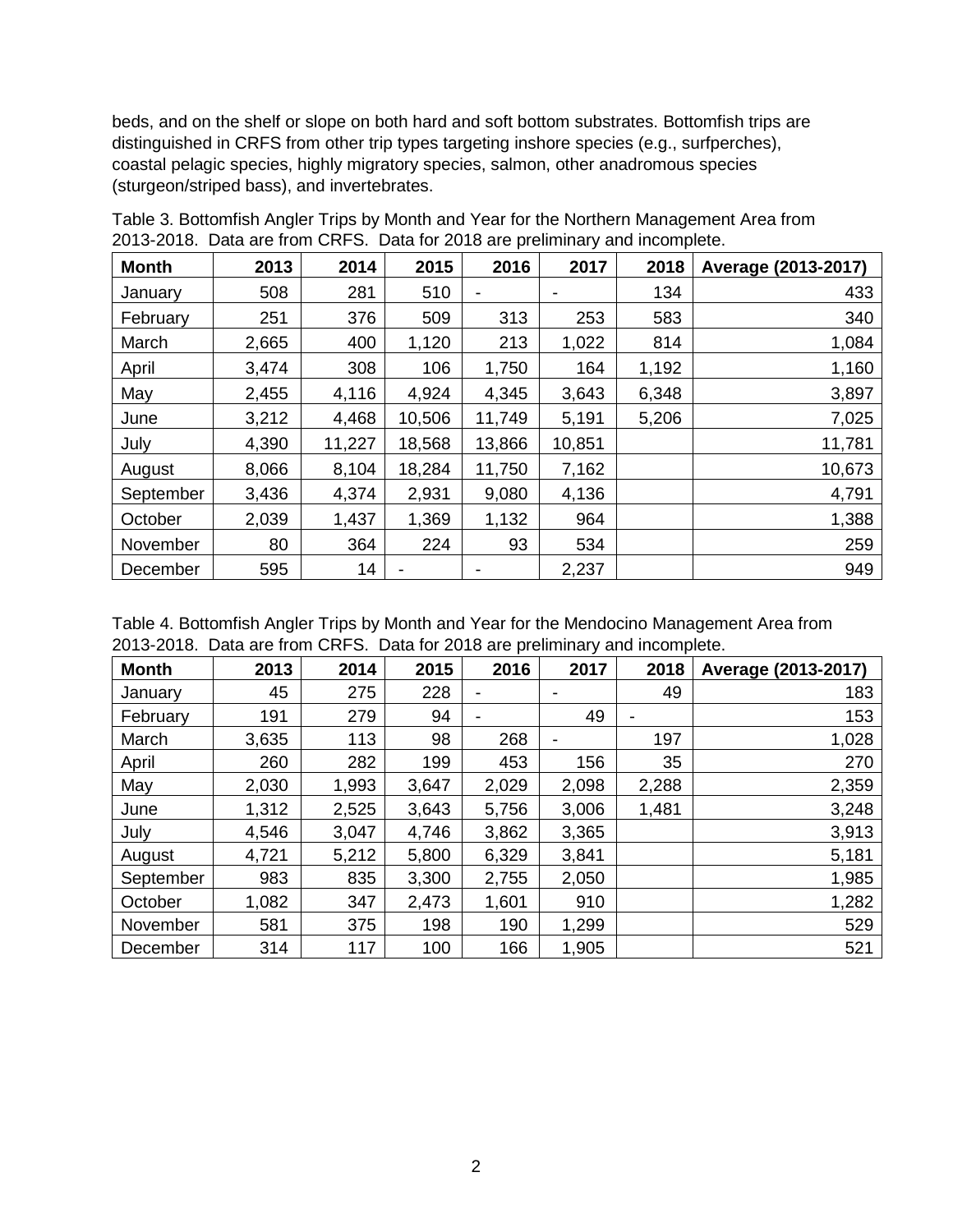| <b>Month</b> | 2013   | 2014   | 2015   | 2016           | 2017   | 2018  | Average (2013-2017) |
|--------------|--------|--------|--------|----------------|--------|-------|---------------------|
| January      | 276    | 764    | 240    | $\blacksquare$ | 388    | 1,276 | 417                 |
| February     | 687    | 52     | 135    | 548            | 209    | 380   | 326                 |
| March        | 447    | 292    | 288    | $\blacksquare$ | 46     | 584   | 268                 |
| April        | 496    | 407    | 2,354  | 3,228          | 3,039  | 3,754 | 1,905               |
| May          | 1,708  | 1,960  | 6,192  | 7,694          | 5,912  | 6,958 | 4,693               |
| June         | 8,408  | 13,545 | 8,705  | 8,110          | 7,113  | 3,911 | 9,176               |
| July         | 14,965 | 22,856 | 13,927 | 10,156         | 8,587  |       | 14,098              |
| August       | 13,887 | 11,721 | 16,845 | 12,169         | 11,308 |       | 13,186              |
| September    | 11,791 | 12,911 | 12,384 | 8,509          | 9,525  |       | 11,024              |
| October      | 7,487  | 6,605  | 8,930  | 5,284          | 4,974  |       | 6,656               |
| November     | 12,728 | 10,272 | 7,161  | 7,734          | 14,033 |       | 10,386              |
| December     | 6,260  | 4,559  | 3,117  | 6,551          | 11,767 |       | 6,451               |

Table 5. Bottomfish Angler Trips by Month and Year for the San Francisco Management Area from 2013-2018. Data are from CRFS. Data for 2018 are preliminary and incomplete.

Table 6. Bottomfish Angler Trips by Month and Year for the Central Management Area from 2013-2018. Data are from CRFS. Data for 2018 are preliminary and incomplete.

| <b>Month</b> | 2013   | 2014   | 2015   | 2016   | 2017   | 2018   | Average (2013-2017) |
|--------------|--------|--------|--------|--------|--------|--------|---------------------|
| January      | 1,133  | 4,073  | 2,109  | 1,071  | 1,291  | 1,672  | 1,935               |
| February     | 2,027  | 2,128  | 1,487  | 1,436  | 287    | 1,403  | 1,473               |
| March        | 2,131  | 3,887  | 2,204  | 2,335  | 1,301  | 1,350  | 2,372               |
| April        | 699    | 749    | 9,699  | 11,120 | 9,434  | 8,985  | 6,340               |
| May          | 12,089 | 17,335 | 11,414 | 15,304 | 10,910 | 9,593  | 13,410              |
| June         | 16,652 | 17,917 | 13,113 | 16,518 | 11,883 | 11,079 | 15,217              |
| July         | 23,407 | 22,652 | 17,140 | 26,603 | 17,597 |        | 21,480              |
| August       | 20,280 | 20,213 | 17,897 | 16,786 | 16,007 |        | 18,237              |
| September    | 13,439 | 14,286 | 11,368 | 13,733 | 10,594 |        | 12,684              |
| October      | 14,330 | 10,961 | 9,234  | 10,536 | 9,736  |        | 10,959              |
| November     | 17,246 | 12,850 | 9,511  | 5,511  | 8,929  |        | 10,809              |
| December     | 12,334 | 6,204  | 4,786  | 9,309  | 9,155  |        | 8,358               |